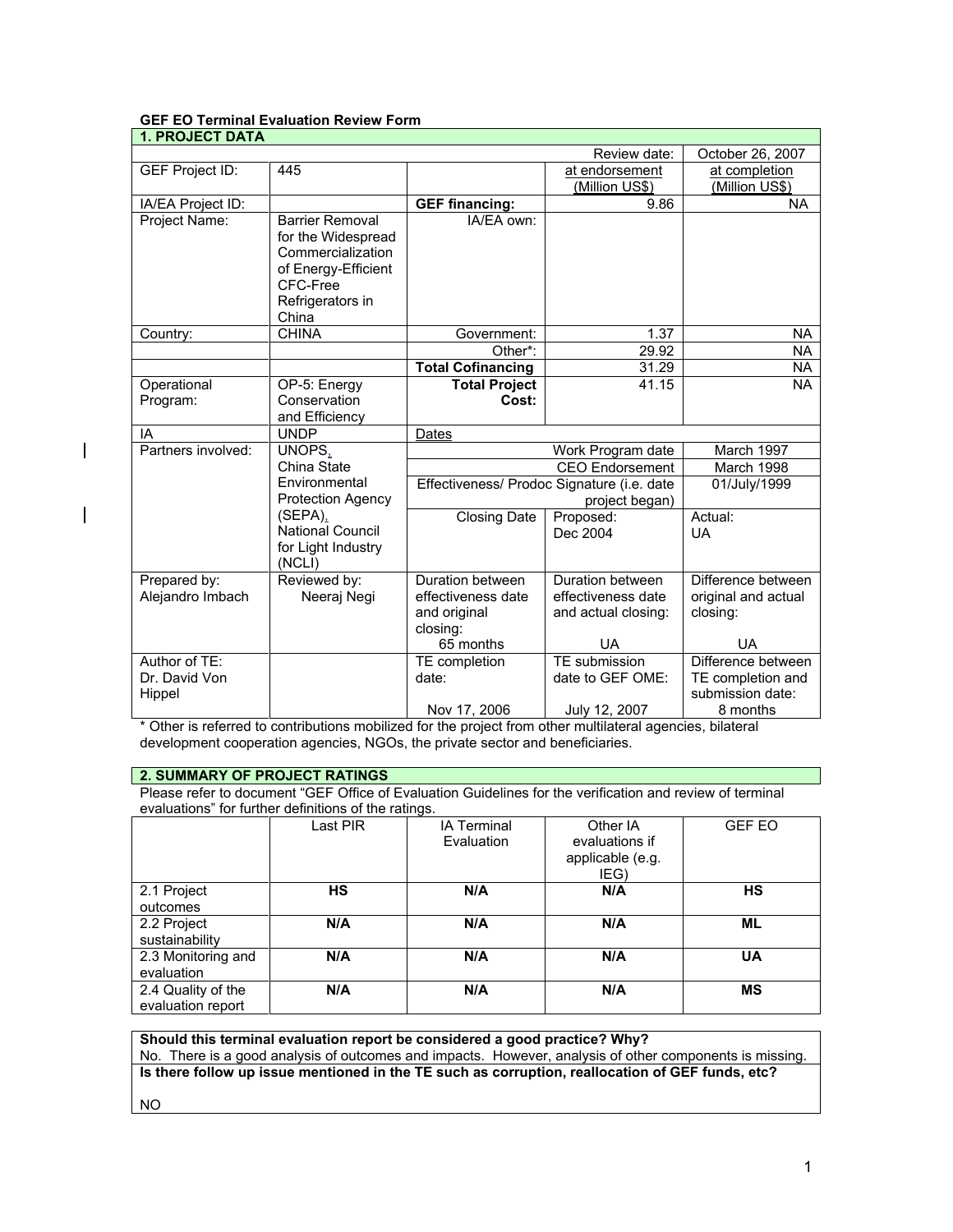# **3. PROJECT OBJECTIVES AND ACTUAL OUTCOMES**

# **3.1 Project Objectives**

|                                                                | What were the Global Environmental Objectives of the project? Were there any changes<br>during implementation?                                                                                                                                                                                                                                                                                                                                                                                                                                                                                                          |
|----------------------------------------------------------------|-------------------------------------------------------------------------------------------------------------------------------------------------------------------------------------------------------------------------------------------------------------------------------------------------------------------------------------------------------------------------------------------------------------------------------------------------------------------------------------------------------------------------------------------------------------------------------------------------------------------------|
| energy-efficient models.                                       | According to the project documents the goal of the project was to reduce China's future GHG emissions<br>through the transformation of the refrigerator market in China to the production and utilization of more                                                                                                                                                                                                                                                                                                                                                                                                       |
|                                                                | There was no change in the project objectives during implementation.                                                                                                                                                                                                                                                                                                                                                                                                                                                                                                                                                    |
| $\bullet$                                                      | What were the Development Objectives of the project? Were there any changes during<br>implementation?                                                                                                                                                                                                                                                                                                                                                                                                                                                                                                                   |
| shown below:                                                   | There were changes in Development Objectives but the spirit and sense of the Project was maintained.<br>The changes are probably due to GEF Phase changes, but there is neither record nor explanation<br>about this change in available documentation from the Project. These changes happened during the<br>long time elapsed between the Project document preparation (estimated 1997-1998) and the first<br>available PIR (2005). As no UNDP Annual Project Reports (APR) are available besides the PIR 2006,<br>this source could not be used to find out the reasons for those changes. The mentioned changes are |
| 1.<br>2.                                                       | Development Objective as in Project Document: The goal of the project is to reduce China's<br>future GHG emissions through the transformation of the refrigerator market in China to the<br>production and utilization of more energy-efficient models<br>Development Objective as in PIR and TE: To reduce CO2 and other greenhouse gas<br>emissions in China by removing barriers to wide spread commercialization of energy-efficient<br>refrigerators in China                                                                                                                                                      |
|                                                                | There was also a significant change in Specific Objective (later Outcome) 5, that was shifted from<br>"Project Management, Monitoring, and Evaluation" in the Project Document to "Establish national<br>capacity to promote and manage energy efficiency in the refrigeration sector" in both PIR 2006 and TE.<br>No justification of this change is provided in the mentioned documents.                                                                                                                                                                                                                              |
| 3.2 Outcomes and Impacts                                       |                                                                                                                                                                                                                                                                                                                                                                                                                                                                                                                                                                                                                         |
|                                                                | What major project outcomes and impacts are described in the TE?                                                                                                                                                                                                                                                                                                                                                                                                                                                                                                                                                        |
| $\circ$<br>$\circ$<br>$\circ$<br>$\circ$<br>$\circ$<br>$\circ$ | Outputs of Project-Attainment of Objectives and Milestones<br>Compressor Efficiency Improvement.<br>Sales of energy-efficient compressors<br>Refrigerator efficiency improvement<br>Sales of energy-efficient refrigerators<br>Standards and label development<br>Raising of public awareness of link between energy efficiency and environmental impacts                                                                                                                                                                                                                                                               |
| the end of 2005.                                               | In all these areas the Project has exceeded the established goals, according to the TE. The average energy<br>intensity of new refrigerators sold dropped by nearly 29 percent between the Project's inception in 1999 and                                                                                                                                                                                                                                                                                                                                                                                              |
| Development Objectives                                         |                                                                                                                                                                                                                                                                                                                                                                                                                                                                                                                                                                                                                         |
| $\circ$<br>$\circ$                                             | Impact on government policies. The direct impact of getting standards and labels<br>implemented, as well as indirect impact of setting up pathways and connections for more<br>effective energy-efficiency policy development in the future.<br>Gender Issues.                                                                                                                                                                                                                                                                                                                                                          |
|                                                                |                                                                                                                                                                                                                                                                                                                                                                                                                                                                                                                                                                                                                         |
| <b>Capacity Building</b>                                       |                                                                                                                                                                                                                                                                                                                                                                                                                                                                                                                                                                                                                         |
| $\circ$<br>$\circ$                                             | Capacity building in government and quasi-governmental institutions<br>Capacity building in commercial enterprises<br>Impacts                                                                                                                                                                                                                                                                                                                                                                                                                                                                                           |
| $\circ$                                                        | Quantitative impact on electricity consumption and generation in China. TE quote "Based<br>on the assumptions described in the box below, and with refrigerator improvement trends                                                                                                                                                                                                                                                                                                                                                                                                                                      |

٦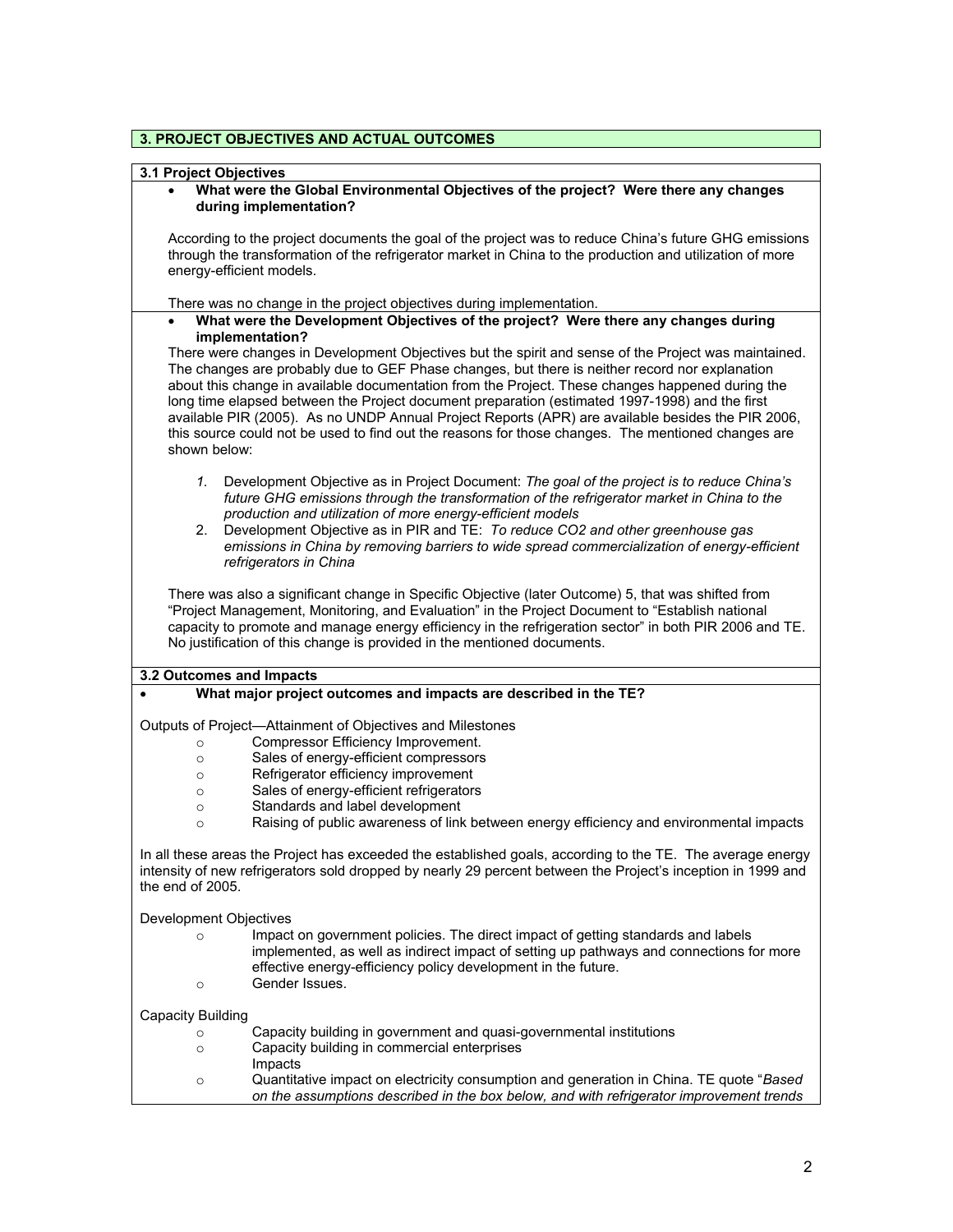|                    | as shown in Figure 5-9, the Evaluation Mission estimates that by 2005, the Project has<br>resulted in the savings of 9.4 TWh of annual electricity generation (measured at the power<br>plant) annually from the improvement in efficiency of new refrigerators produced in China.<br>By 2010, projected cumulative annual savings from refrigerators purchased through that<br>year are estimated at 36 TWh, meaning that the Project will have replaced, by that time,<br>the need for approximately 10 600 MW coal-fired power plants". These figures result from<br>the application of a model, not actual measurements. |
|--------------------|------------------------------------------------------------------------------------------------------------------------------------------------------------------------------------------------------------------------------------------------------------------------------------------------------------------------------------------------------------------------------------------------------------------------------------------------------------------------------------------------------------------------------------------------------------------------------------------------------------------------------|
| $\circ$<br>$\circ$ | Quantitative impact on greenhouse gas and other pollutant emissions in China. TE quote:<br>"The Evaluation Mission estimates that the Project has resulted in the savings of about 11<br>million tonnes of CO2 emissions by 2005, and will result in a total of 42 million tonnes of CO2<br>emission savings by 2010." The CO2 tonnage is cumulative (not annual average) and the<br>estimates are the results of application of a model.<br>Uncertainties in the estimation of project results. The TE rightly includes a detailed list of<br>factors that could affect the results mentioned above.                        |

# **4. GEF EVALUATION OFFICE ASSESSMENT**

**4.1.1 Outcomes (use a six point scale 6= HS to 1 = HU)** 

**A Relevance Rating: HS Were the project's outcomes consistent with the focal areas/operational program strategies and country priorities?**

In terms of "Removal of barriers to energy efficiency and energy conservation, (OP5)" this Project is very relevant because it is focused on removing technical, market and regulation barriers to the adoption of higher energy-efficient refrigerators. The Project achieved results are relevant to this purpose.

#### **B Effectiveness** Rating: HS **Are the project outcomes commensurate with the expected outcomes (as described in the project document) and the problems the project was intended to address?**

As presented in the TE "The Project has been highly effective in reaching its main goals—namely, getting much higher-efficiency refrigerators into the hands of Chinese consumers".

- While the TER does not present aggregated evidence, the data from individual industries are significant:
- Efficiency of compressors improved and reached international standards
- Dongbei Inc. doubled their goal from 745,000 to 1,746,000 efficient compressor units sold between 2003 and 2006, and the proportion of this type of compressors in this factory grew from 19% to 32% of the production.
- Refrigerators efficiency improved by 30%
- Kelon produced 750,000 efficient refrigerators in 12 months between 2004 ands 2005
- Heier tripled up their refrigerators production from 2 to 6 millions units a year between 2000 and 2006, while the proportion of energy-efficient models evolved from 35 to 91% of the production.
- An energy-labeling system for refrigerators was developed, adopted and generalized throughout the industry, allowing both domestic and international consumers to clearly identify the level of energy efficiency of the different models.

There are some constraints in achieving the M&E Objective and in launching a complementary project on recycling old refrigerators, but these complementing initiatives are not central to the project Development objective.

#### **C Efficiency (cost-effectiveness) Rating: S**

**Was the project cost – effective? How does project's cost/time versus outcomes equation compare to that of similar projects? Was the project implementation delayed due to any bureaucratic, administrative or political problems and did that affect cost-effectiveness?**

Although the TE does not make a tentative judgment on the overall cost effectiveness of the project, the data on energy savings, reduction in CO2 emissions, significant growing sales of energy efficient refrigerators and the strong involvement of Government in setting incentives and regulations to promote energy-efficient refrigerators; shows that the direct benefits of the project were substantial. Based on this and the information that the project was able to achieve most of its expected results, it could be inferred that the project was very cost effective, particularly in terms of GEF investment.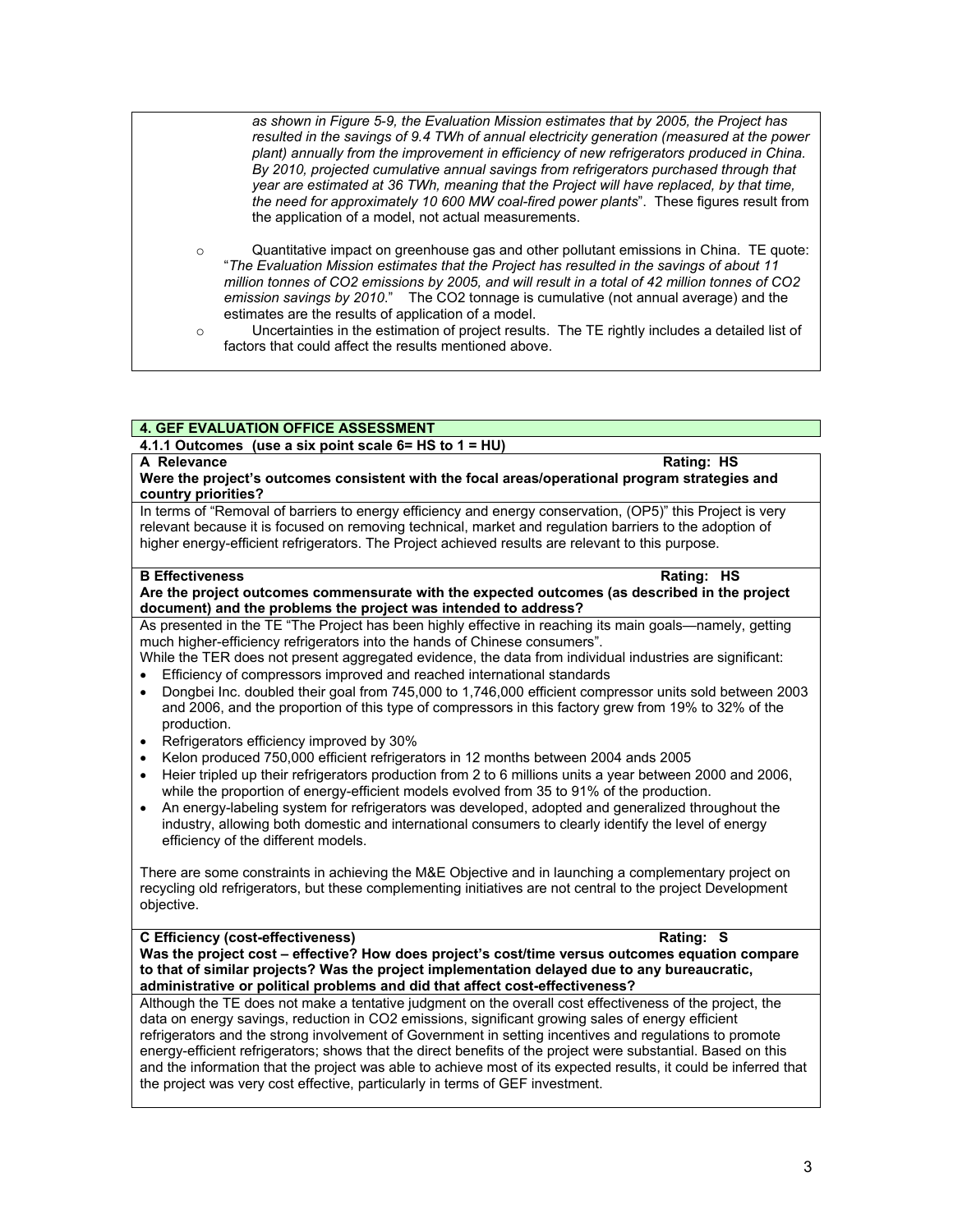The Project implementation seems to have been 2 years longer than expected, apparently in a cost-neutral way. This issue was not addressed in the TE (or in the PIR). Moreover, it was not possible to find the termination date of the Project. The TE was done in October 2006 and there is a paragraph stating that last project activities were planned to last until end of 2006.

### **4.1.2 Impacts**

**Has the project achieved impacts or is it likely that outcomes will lead to the expected impacts?**  According to the TE, the Project has achieved relevant impacts in terms of both reduction of energy consumption and reduction on CO2 emissions (given the reliance of China on coal for energy generation) as evidenced by the following data estimated by the TER:

- By 2005, there were savings of 9.4 TWh of annual electricity generation (measured at the power plant) from the improvement in efficiency of new refrigerators produced in China. By 2010, projected cumulative annual savings from refrigerators purchased through that year are estimated at 36 TWh, meaning that the Project will have replaced, by that time, the need for approximately 10 600 MW coalfired power plants
- There are also savings of about 11 million tonnes of CO2 emissions by 2005, and will result in a total of 42 million tonnes of CO2 emission savings by 2010

**4.2 Likelihood of sustainability.** Using the following sustainability criteria, include an assessment of **risks** to sustainability of project outcomes and impacts based on the information presented in the TE. Use a four point scale  $(4=$  no or negligible risk to  $1=$  High risk)

#### **A Financial resources Rating: 4**

What is the likelihood that the financial resources will be available to continue the activities that results in the continuation of benefits?

The likelihood is very high because the companies who are manufacturing refrigerators and their parts are getting benefits from the change, as energy-efficient products. In TE terms: *"The fact that efficient units apparently are also reportedly high-profit units further increases manufacturer's already strong incentives to continue to pursue energy-efficiency, as does Chinese producers increasing presence in and goals for participation in the appliance export market"*

#### **B** Socio political Rating: 3

Are there any social or political risks that can undermine the longevity of project outcomes? There is no mention of this issue in the TE. Probably because the TE was focused on the production side and not on the demand side where most of the social risks may take place. In any case, the global trend towards higher energy prices makes unlikely to expect rejection of energy-efficient products. In terms of outcomes the TE mentions the possibility of a market shift towards larger refrigerators requiring more energy.

#### **C** Institutional framework and governance **Rating: 4** Rating: 4

Do the legal frameworks, policies and governance structures and processes pose any threat to the continuation of project benefits?

Not at all, in contrast all mentioned aspects are well aligned to promote the production of higher energyefficient refrigerators, including standards, incentives, official engagement in the process, etc.

#### **D** Environmental Rating: 4

Are there any environmental risks that can undermine the future flow of project environmental benefits? Not obvious.

# **4.3 Catalytic role**

#### **a. Production of a public good**

This level was clearly achieved through the reported reduction in energy consumption and CO2 emissions. **b. Demonstration** 

In demonstration terms, the Project has also had a demonstration role, as it started working with selected companies in designing, producing and marketing both components and appliances that demonstrated the environmental and economic benefits of the new technology.

#### **c. Replication**

This level was also achieved as other manufacturers adopted the new technologies in their own processes at their own initiative and cost, replicating the demonstration efforts.

#### **d. Scaling up**

The scaling up has started. Energy-efficient refrigerators do not constitute yet the highest part of the total production of refrigerators but, according to the TE, they represented almost 30% of them at the end of 2005 and their proportion was growing. Therefore, the scaling up started and continues vigorously.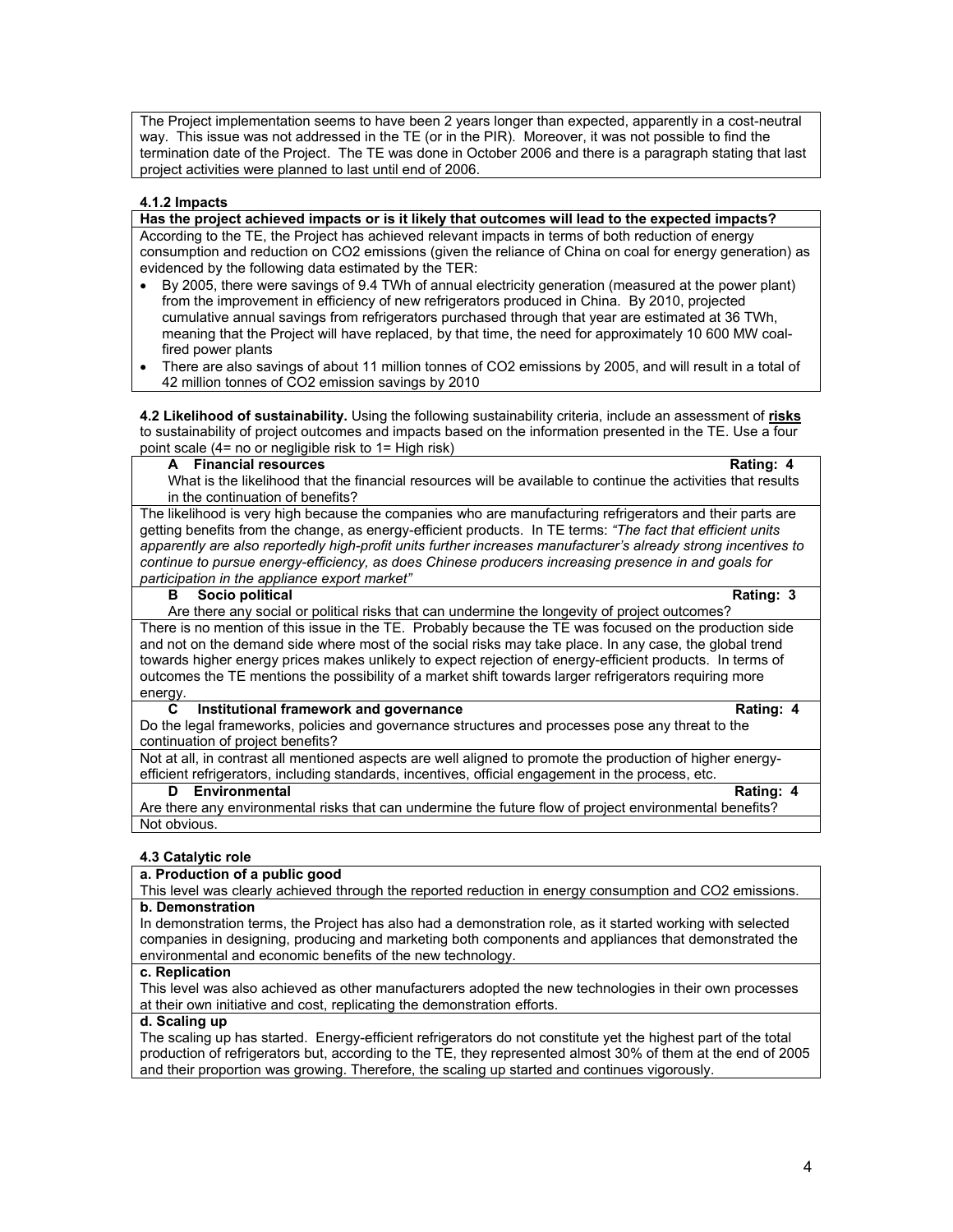#### **4.4 Assessment of the project's monitoring and evaluation system based on the TE information Rating** (six point scale): U

The M&E design at the entry point was weak and mixed with a communications center. There are indicators, but they are too generic and quantitative goals were not defined for those indicators. The M&E system is not presented in detail; just 6 M&E generic activities are listed and not further developed in the

#### proposal.<br>B. M&E plan Implementation **Rating (six point scale): UA**

There is no available information about implementation, as the only available PIR is dated in 2006, a few months before the TE. In this PIR the M&E Objective has been completely converted into communications (Information Center). It also speaks about a Testing Center for the refrigerators industry (which seems to have been an excellent initiative) but the Project M&E seems to be missing.

The TE follows the path traced by the PIR in this regard, and it is focused on the Information Center. It also speaks about audits performed by the national institutions, but the Project M&E remains unaddressed. Moreover, the reasons justifying the change in the name of Objective 5, and its shift from M&E to communications are not presented.

# **C.1 Was sufficient funding provided for M&E in the budget included in the project document?**

No. The M&E and Project Management budget is 2% of the overall Project budget and 5.2% of the GEF contribution (that was approximately 25% of the overall Project cost). But, within this Objective 5, between 40 and 50% of the budget is allocated to Project Management, and the remaining funds are allocated to M&E, reducing the effective M&E funding to 1% of the overall cost (2.6% of the GEF contribution). **C.2 Was sufficient and timely funding provided for M&E during project implementation?**

There is no information available to assess this issue, but it was not mentioned as a problem neither in the 2006 PIR nor in the TE

### **C.3 Can the project M&E system be considered a good practice?**

No. Poor design, insufficient funding and lack of evidence on Project progress during implementation (just no late PIR, no other PIR or APR available) are reasons not to consider this M&E system as good practice. The TE was able to put a convincing case for good impacts and results based on information provided by the manufacturers and models developed by the evaluators based on manufacturers' information. In the case of industry achievements, standards set by Government and other characteristics very specific to this case, the evidence, even if not independently obtained, can be accepted, but this is hardly good practice to be recommended.

# **4.5 Lessons and Recommendations**

Project lessons and recommendations as described in the TE

**What lessons mentioned in the TE that can be considered a good practice or approaches to avoid and could have application for other GEF projects?**

Most of the lessons and recommendations are specific for this type of Projects. One lesson that can be taken by other projects is the following one, quoted from the TE: *"An integrated approach to problem has been crucial to Project success. This includes the excellent "technology push/market pull" concept"*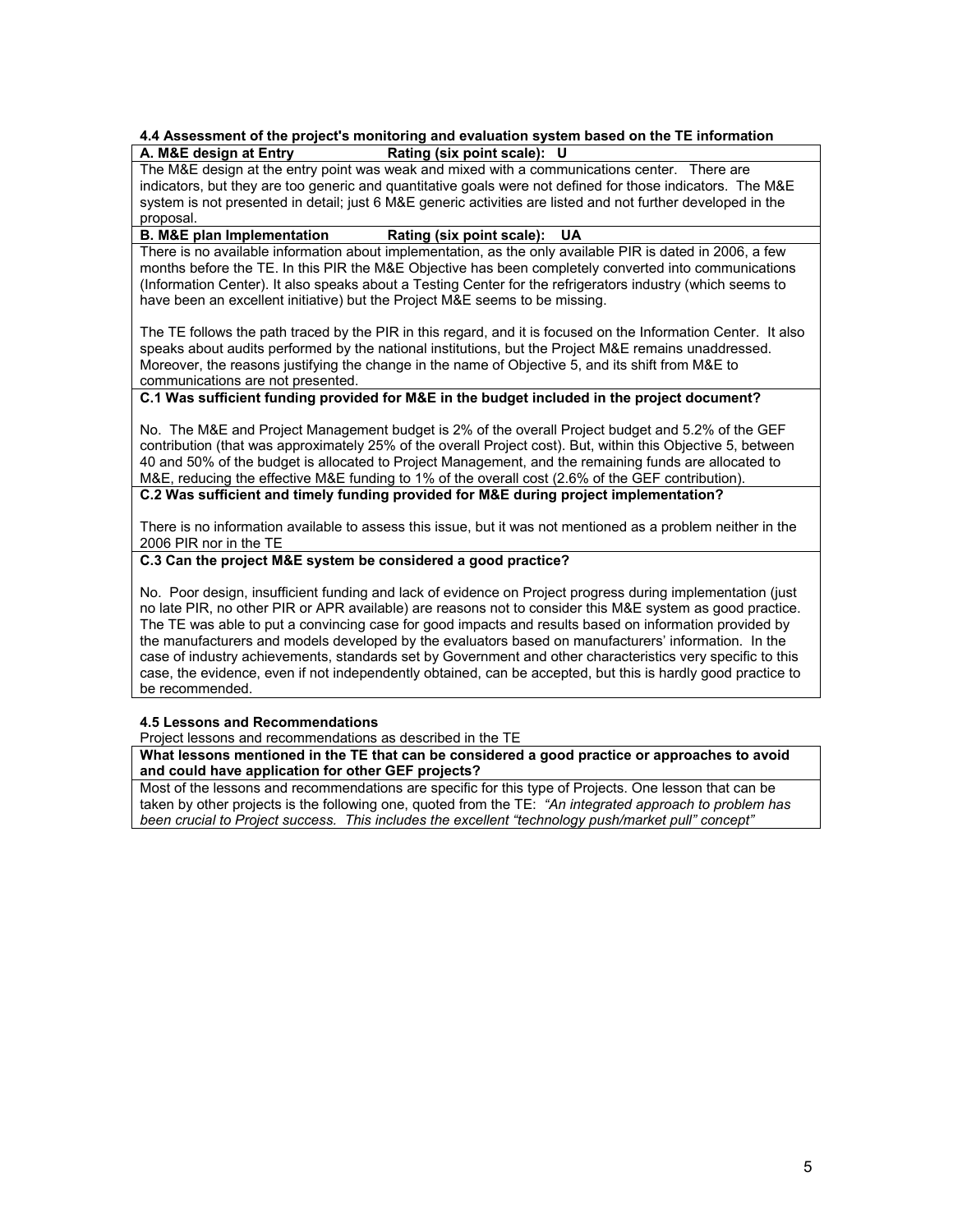# **List (or if detailed summarize) the recommendations given in the terminal evaluation**

# *Recommendations Related to Project Processes*

- Continue to build capacity to manage programs in China.
- Attempt to minimize management staff turnover in project management.
- Continue to insist on transparency in processes and communications.
- Deepen the role of the Project Information Office, and make sure that project materials persist (on the website) after Project is Complete.
- Continue to involve stakeholders at an early stage of Project planning.
- *Overarching Recommendations for New Projects Building on Results of Project*
- A key impediment to moving forward with programs similar to the Project (examples are provided in section 7.3, below) is lack of funding
- A major option for raising a significant amount of money for use in implementing energy efficiency and greenhouse gas emissions reduction projects is to implement a "Public Benefits Charge", collecting a fraction of electricity (and/or gas) revenues for use for energy efficiency, to help fund future market transformation initiatives of this type.

# **Specific Recommendations for Follow-up or New Projects Related to Project Elements**

- In the future, when organizing training seminar involving engineers, technicians, or other staff from competing companies, be mindful of the fact that trainees may be unwilling to bring up more than the most general concerns in front of their colleagues from other companies.
- Consider going beyond the mass-purchase effort included in the project—the placement of energyefficient refrigeration products on the government list of products approved for purchase—to actually organizing bulk purchases by government agencies, and by collaborating non-government entities, of the highest efficiency refrigerator products.
- Apply the concepts of the Project—the technology push/market pull— to other appliances, starting with window-mounted, split and possibly commercial air conditioners.
- Apply Project concepts to commercial refrigeration.
- Apply Project concepts to the goal of producing more efficient buildings.
- Apply Project concepts to the development and marketing of "next generation" automobiles, that is, electric and hybrid vehicles with efficiencies 2 to 3 times those of current vehicles on the Chinese market.
- When designing media ads, try to tie advertisements in more directly with standards/labels (for example, use a "Grade 1" logo in ads, show the China Energy Label), and include a website address where substantive information can be found such as sample calculations of annual household savings of money (and kWh and CO<sub>2</sub> emissions).
- Consider revising grade designations for freezers (as opposed to combination refrigerator/freezers) to better reflect the fact that freezers operate at similar temperatures to the freezer compartments of combination units, and as a consequence, at lower average temperatures than refrigerator/freezers.
- Consider modifying grade designations for refrigerators to allow for the separation of the very best refrigerators from those that are merely very good.
- Continue to seek funding for Appliance recycling programs.